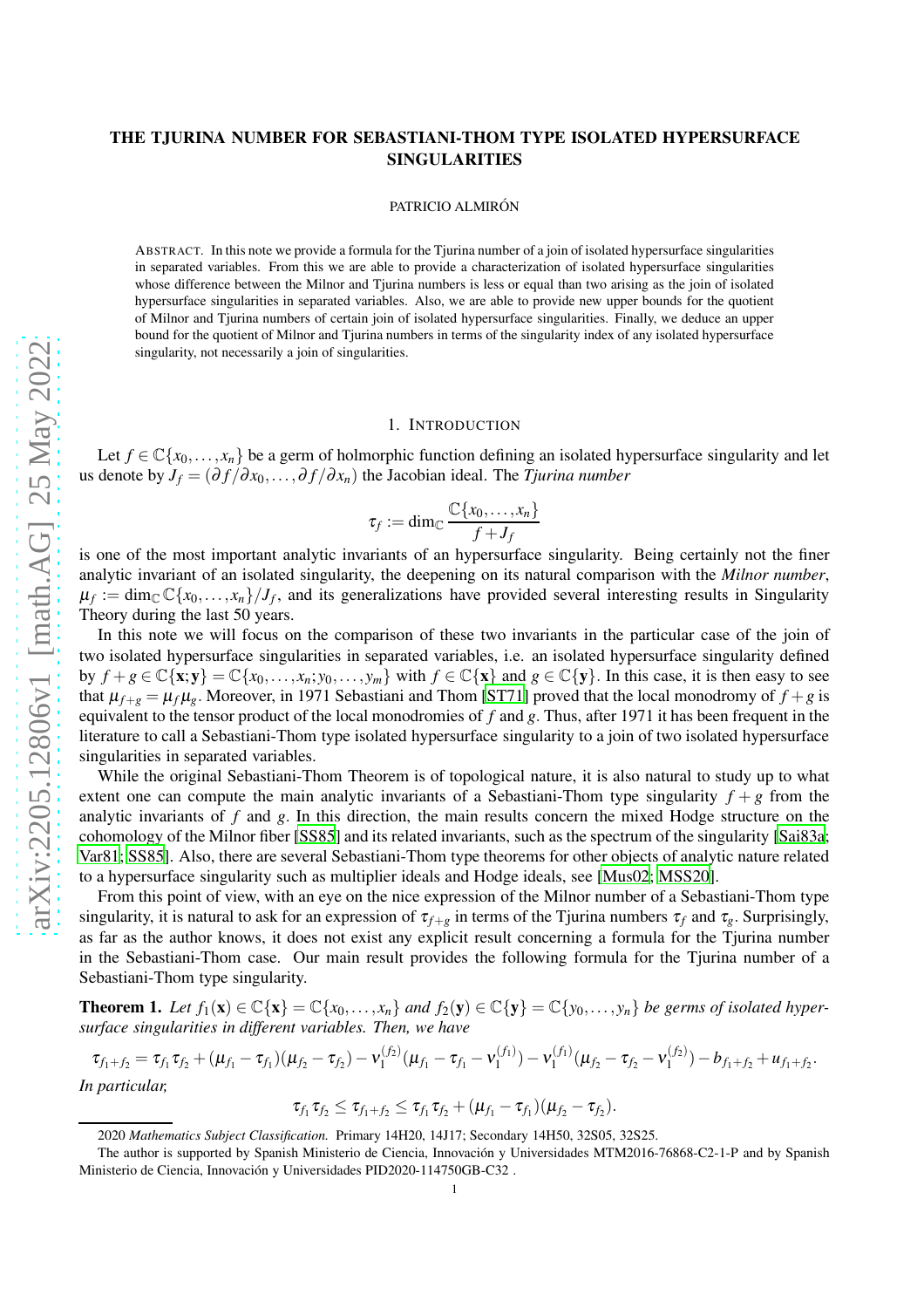#### 2 P. ALMIRÓN

Here the numbers  $v_1^{(f_1)}$  $\mathbf{v}_1^{(f_1)}, \mathbf{v}_1^{(f_2)}$  $n_1^{(1/2)}, b_{f_1+f_2}, u_{f_1+f_2}$  are nonnegative integers associated to certain dimensions of  $\mathbb{C}$ vector spaces, which will be defined Section [2.](#page-1-0) It is important to remark that the numbers  $v_1^{(f_1)}$  $\mathcal{N}_1^{(f_1)}, \mathcal{V}_1^{(f_2)}$  $h_1^{(J2)}, b_{f_1+f_2}, u_{f_1+f_2}$ are in general difficult to manage, moreover as we will see in the proof of Theorem [1](#page-0-0) the numbers  $b_{f_1+f_2}, u_{f_1+f_2}$ seems to strongly depend on  $f_1 + f_2$  rather than the separated  $f_1, f_2$ .

In contrast with the formula, the bounds provided by Theorem [1](#page-0-0) are quite simple and also they are sharp. For that reason, we think that the important part of Theorem [1](#page-0-0) is precisely the lower and upper bounds; and more specifically the upper bound. That estimates for will allow us to characterize Sebastiani-Thom type singularities with  $\mu - \tau \leq 2$  (Corollary [1](#page-0-0) and Corollary [3\)](#page-4-1). Also, from Theorem 1 we can deduce that we cannot expect a "nice"expression for the Tjurina subspectrum for this family of singularities (see Section [2\)](#page-1-0).

<span id="page-1-1"></span>The motivation to tackle the problem of finding a formula for the Tjurina number of a Sebastiani-Thom type singularity is to provide new particular cases of the following problem proposed by the author in [\[Alm19](#page-7-2)].

**Problem 1.** [\[Alm19](#page-7-2), Problem 1] Let  $(X,0) \subset (\mathbb{C}^N,0)$  be an isolated complete intersection singularity of dimen*sion n and codimension*  $k = N - n$ . *Is there an optimal*  $\frac{b}{a} \in \mathbb{Q}$  *with*  $b < a$  *such that* 

$$
\mu-\tau<\frac{b}{a}\mu?
$$

*Here optimal means that there exist a family of singularities such that*  $\mu/\tau$  *tends to*  $\frac{a}{a-b}$  *when the multiplicity at the origin tends to infinity.*

Problem [1](#page-1-1) was originated as an extension of a question posed by Dimca and Greuel about the quotient of the Milnor and Tjurina numbers of a plane curve singularity [\[DG18\]](#page-7-3). In [\[Alm19](#page-7-2)], we showed the following solutions for  $r = 1$ : in the case of plane curve singularities we have  $(a,b) = (1,4)$  and in the case of surface singularities satisfying Durfee's conjecture we have  $(a, b) = (1, 3)$ . Combining those result together with Theorem [1,](#page-0-0) we are able to a solution to Problem [1](#page-1-1) in the case of a join of surface singularities or plane curves with quasi-homogeneous functions (Proposition [3\)](#page-6-0). Also, in the case of the join of a plane curve singularity with a surface singularity (Proposition [4\)](#page-7-4) we will provide an upper bound for *b*/*a* (Proposition [4\)](#page-7-4). In another vein, we will use a result of Varchenko, in order to show an upper bound for  $\mu/\tau$  of an hypersurface singularity, not necessarily of Sebastiani-Thom type, in terms of the embedding dimension and the minimal spectral value (Proposition [1\)](#page-5-0).

The paper is organized as follows: in Section [2](#page-1-0) we will prove the formula for the Tjurina number of a Sebastiani-Thom type singularity and we will show some its consequences. In Section [3,](#page-5-1) we will study the quotient  $\mu/\tau$  for any isolated hypersurface singularity, not necessarily of Sebastiani-Thom type, we will present an upper bound in terms of the minimal spectral value (Proposition [1\)](#page-5-0). Finally, we will discuss the new cases of Problem [1](#page-1-1) that can be obtained as a consequence of our formula for the Tjurina number of a Sebastiani-Thom type singularity.

<span id="page-1-0"></span>Acknowledgements. I would like to thank to J.J. Moyano-Fernández, P.D. González-Pérez and J. Viu-Sos for the useful comments and suggestions during the preparation of this work.

#### 2. TJURINA NUMBER IN THE SEBASTIANI-THOM CASE

Let  $f \in \mathbb{C}\{x_0,\ldots,x_n\}$  be a germ of isolated hypersurface singularity. Let us denote by

$$
M_f := \frac{\mathbb{C}\{x_0, \dots, x_n\}}{(\frac{\partial f}{\partial x_0}, \dots, \frac{\partial f}{\partial x_n})}, \quad T_f := \frac{\mathbb{C}\{x_0, \dots, x_n\}}{(f, \frac{\partial f}{\partial x_0}, \dots, \frac{\partial f}{\partial x_n})}
$$

the Milnor and Tjurina algebras respectively. Recall that, since multiplication by *f* in *M<sup>f</sup>* is a C–linear map, we can see the Tjurina algebra as the cokernel of this map, i.e.

$$
0 \to \text{Ker}(f) \to M_f \xrightarrow{f} M_f \to T_f \to 0.
$$

In the case of a Sebastiani-Thom type singularity  $f_1 + f_2$  with  $f_1(\mathbf{x}) \in \mathbb{C}\{\mathbf{x}\} = \mathbb{C}\{x_0, \ldots, x_n\}$  and  $f_2(\mathbf{y}) \in$  $\mathbb{C}\{\mathbf{y}\} = \mathbb{C}\{y_0,\ldots,y_n\}$ , the Milnor algebra  $M_{f_1+f_2}$  decomposes as the tensor product of the Milnor algebras  $M_{f_1}$ and  $M_{f_2}$ . Therefore, we have the following exact sequence

$$
0 \to \text{Ker}(f_1+f_2) \to M_{f_1} \otimes M_{f_2} \xrightarrow{f_1 \otimes 1_{M_{f_2}}+1_{M_{f_1}} \otimes f_2} M_{f_1} \otimes M_{f_2} \to T_{f_1+f_2} \to 0.
$$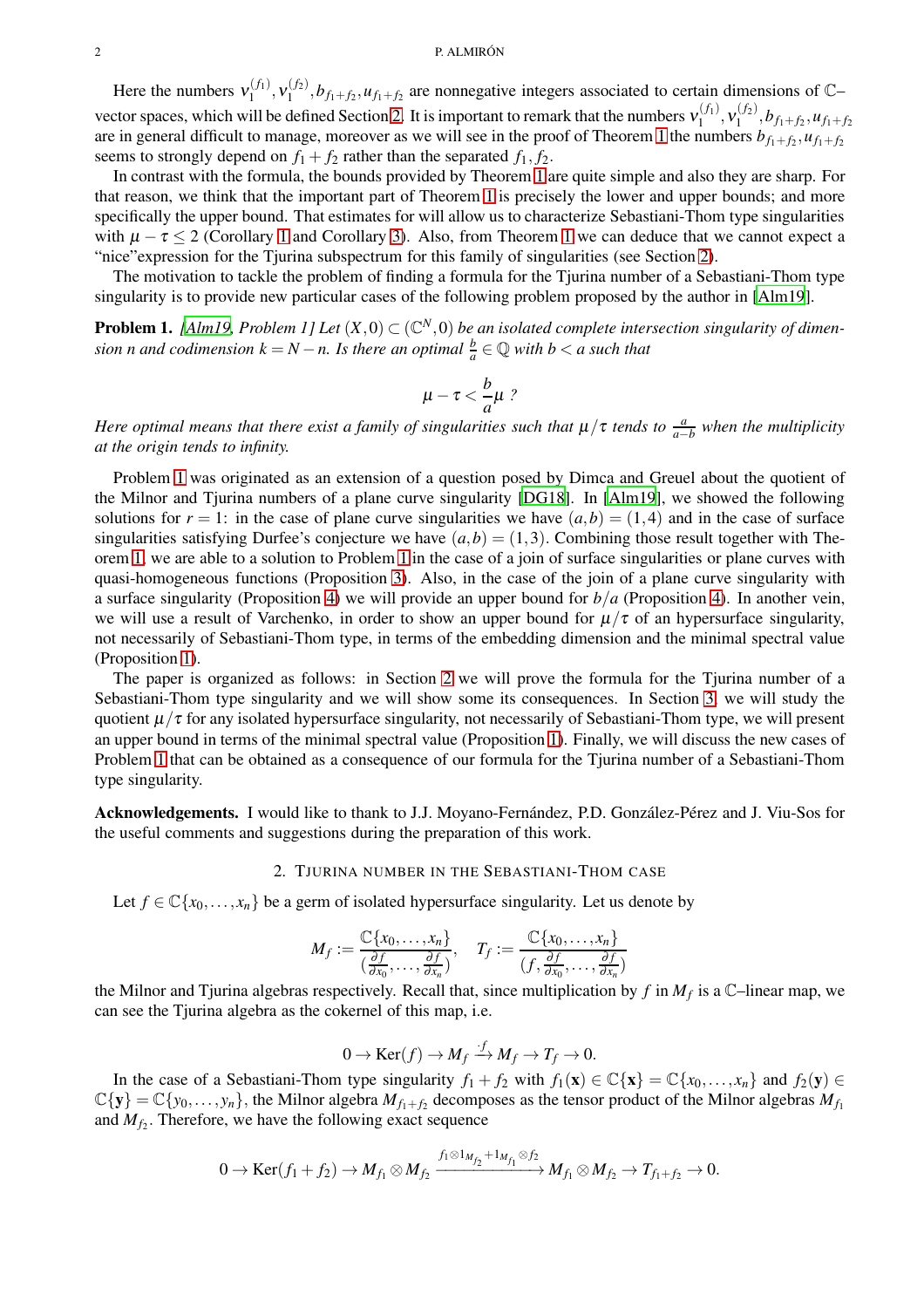In order to simplify notation, for two  $\mathbb{C}$ –vector spaces  $V \subset W$  we will denote  $W \setminus V$  to the complement of *V* in *W*, i.e  $V \oplus (W \setminus V) = W$ ; which means that  $\{0\} = (W \setminus V) \cap V$ . Also, we will denote dim := dim<sub>C</sub> since all vector spaces to be considered are over C.

Let us denote by  $A_i := M_{f_i} \setminus (Ker(f_i) + Im(f_i))$  and  $B_i := Im(f_i) \setminus (Im(f_i) \cap Ker(f_i))$ . Then we have the following decomposition of the Milnor algebra  $M_{f_i} = \text{Ker}(f_i) \oplus B_i \oplus A_i$ . Using the decomposition in direct sum of the Milnor algebras we are able to provide the proof of Theorem [1](#page-0-0)

*Proof of Theorem [1.](#page-0-0)* In order to simplify notation let us denote by  $\mu_i := \mu_{f_i}$  and  $\tau_i := \tau_{f_i}$ . Also let us denote by

$$
\mathsf{v}_1^{(f_i)} := \dim(\text{Ker}(f_i) \cap \text{Im}(f_i)).
$$

Our aim is to describe  $Im(f_1 + f_2)$ . To do so observe that

<span id="page-2-1"></span>(2.1) 
$$
(f_1 + f_2)(M_{f_1} \otimes M_{f_2}) = f_1(M_{f_1}) \otimes M_{f_2} + M_{f_1} \otimes f_2(M_{f_2})
$$

$$
= f_1(\text{Ker}(f_1) \oplus B_1 \oplus A_1) \otimes M_{f_2} + M_{f_1} \otimes f_2(\text{Ker}(f_2) \oplus B_2 \oplus A_2)
$$

where

$$
f_1(\text{Ker}(f_1) \oplus B_1 \oplus A_1) \otimes M_{f_2} = (f_1(B_1) \otimes \text{Ker}(f_2)) \oplus (f_1(B_1) \otimes B_2) \oplus (f_1(B_1) \otimes A_2)
$$
  

$$
\oplus (f_1(A_1) \otimes \text{Ker}(f_2)) \oplus (f_1(A_1) \otimes B_2) \oplus (f_1(A_1) \otimes A_2)
$$

and

$$
M_{f_1} \otimes f_2(\text{Ker}(f_2) \oplus B_2 \oplus A_2) = (\text{Ker}(f_1) \otimes f_2(B_2)) \oplus (B_1 \otimes f_2(B_2)) \oplus (A_1 \otimes f_2(B_2))
$$
  

$$
\oplus (\text{Ker}(f_1) \otimes A_2) \oplus (B_1 \otimes f_2(A_2)) \oplus (A_1 \otimes f_2(A_2)).
$$

<span id="page-2-0"></span>Before to continue, observe that we have the following equality

(2.2) 
$$
U := f_1(B_1) \otimes \text{Ker}(f_2) \oplus f_1(A_1) \otimes \text{Ker}(f_2) + \text{Ker}(f_1) \otimes f_2(B_2) \oplus \text{Ker}(f_1) \otimes f_1(A_1)
$$

$$
U' := \text{Ker}(f_1) \otimes \text{Im}(f_2) + \text{Im}(f_1) \otimes \text{Ker}(f_2).
$$

In order to check Equation [\(2.2\)](#page-2-0), we will show that the obvious inclusions

$$
(f_1(B_1) \otimes \text{Ker}(f_2)) \oplus (f_1(A_1) \otimes \text{Ker}(f_2)) \subset \text{Im}(f_1) \otimes \text{Ker}(f_2) \quad \text{and}
$$
  

$$
(\text{Ker}(f_1) \otimes f_2(B_2)) \oplus (\text{Ker}(f_1) \otimes f_2(A_2)) \subset \text{Ker}(f_1) \otimes \text{Im}(f_2)
$$

are in fact equalities by a dimension argument. Since by definition  $(B_1 \oplus A_1) \cap \text{Ker}(f_1) = \{0\}$ , then it is straightforward to check

$$
((B_1 \oplus A_1) \otimes \text{Ker}(f_2)) \cap \text{Ker}(f_1 + f_2) = \{0\}.
$$

Thus, we have  $\dim(f_1(B_1 \oplus A_1) \otimes \text{Ker}(f_2)) = (\mu_1 - \tau_1)\tau_2$  and in this way we obtain the following equality

$$
(f_1(B_1) \otimes \text{Ker}(f_2)) \oplus (f_1(A_1) \otimes \text{Ker}(f_2)) = \text{Im}(f_1) \otimes \text{Ker}(f_2).
$$

A similar argument shows that  $\text{Ker}(f_1) \otimes f_2(B_2) \oplus \text{Ker}(f_1) \otimes f_2(A_2) = \text{Ker}(f_1) \otimes \text{Im}(f_2)$ . Therefore  $U = U'$ . Moreover, we can easily compute its dimension as

$$
\dim U = (\mu_1 - \tau_1)\tau_2 + (\mu_2 - \tau_2)\tau_1 - \mathsf{v}_1^{(f_1)}\mathsf{v}_1^{(f_2)}.
$$

since dim((Ker( $f_1$ )∩Im( $f_1$ )) ⊗ (Ker( $f_2$ )∩Im( $f_2$ ))) =  $v_1^{(f_1)}$  $\mathcal{N}_1^{(f_1)} \mathcal{V}_1^{(f_2)}$  $\frac{(1,1)}{1}$ .

We can now rewrite Equation  $(2.1)$  as follows

$$
(f_1 + f_2)(M_{f_1} \otimes M_{f_2}) = (f_1 + f_2)(A_1 \otimes A_2) + (f_1 + f_2)(A_1 \otimes B_2)
$$
  
+ 
$$
(f_1 + f_2)(B_1 \otimes A_2) + U + (f_1 + f_2)(B_1 \otimes B_2)
$$

At this point, we are going to show that the previous sum has the following decomposition as direct sum:

<span id="page-2-2"></span>(2.3) 
$$
(f_1 + f_2)(M_{f_1} \otimes M_{f_2}) = (f_1 + f_2)(A_1 \otimes A_2) \oplus (f_1 + f_2)(A_1 \otimes B_2) \oplus (f_1 + f_2)(B_1 \otimes A_2)
$$

$$
\oplus (U + (f_1 + f_2)(B_1 \otimes B_2))
$$

We start with  $U \cap (f_1 + f_2)(A_1 \otimes B_2) = \{0\}$ , and similar arguments work for  $U \cap (f_1 + f_2)(A_1 \otimes A_2) = \{0\}$ and  $U \cap (f_1 + f_2)(B_1 \otimes A_2) = \{0\}$ . Assume that there exist  $0 \neq u \in U \cap (f_1 + f_2)(A_1 \otimes B_2)$ , then there are  $a_1 \otimes b_2 \in A_1 \otimes B_2$ ,  $\alpha \in \text{Ker}(f_1)$ ,  $\alpha' \in M_{f_1}$ ,  $\beta \in \text{Ker}(f_2)$ ,  $\beta' \in M_{f_2}$  such that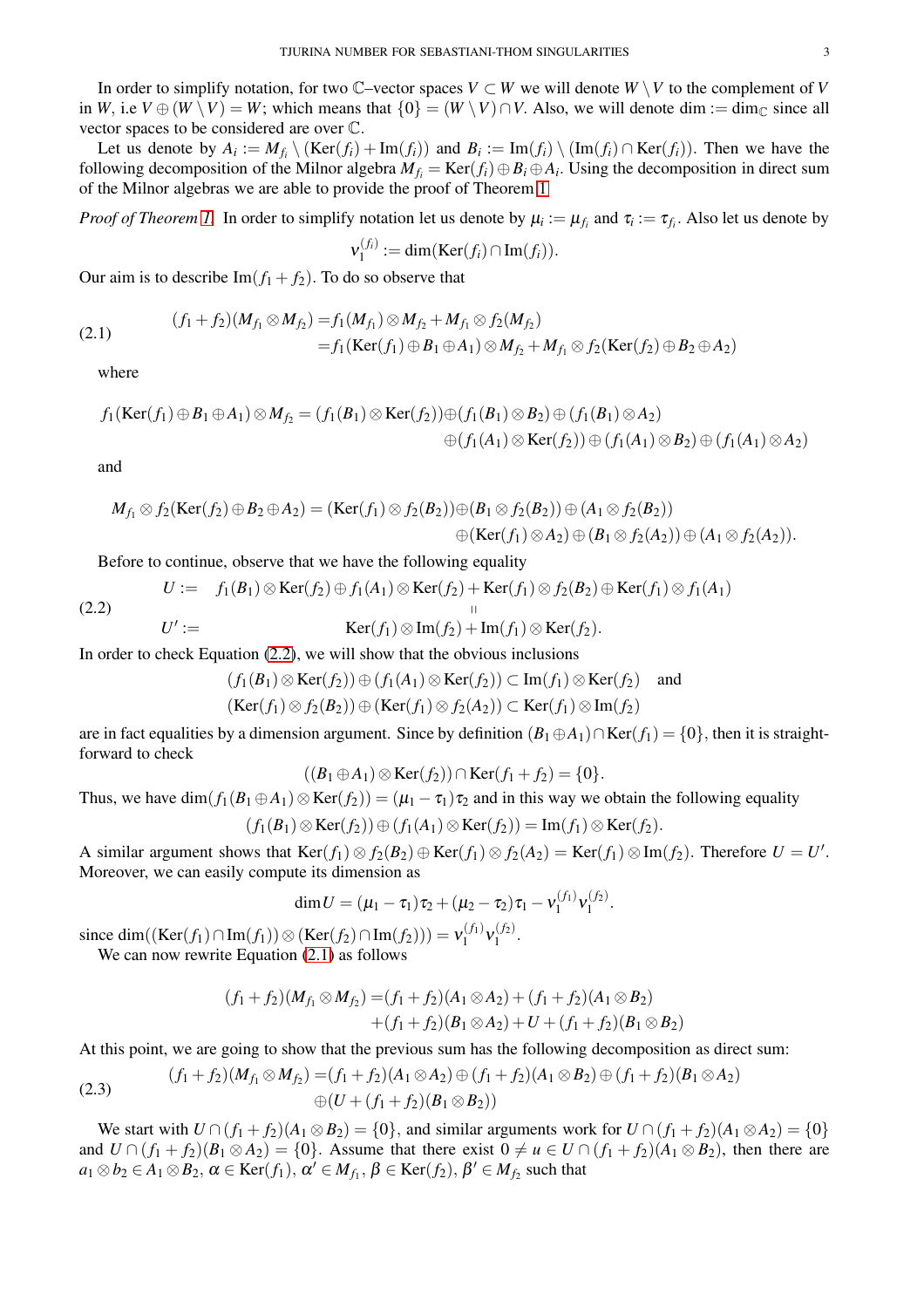$$
f_1(a_1) \otimes b_2 + a_1 \otimes f_2(b_2) = u = \alpha \otimes f_2(\beta') + f_1(\alpha') \otimes \beta.
$$
  
Thus,  $a_1 \otimes f_2(b_2) = \alpha \otimes f_2(\beta') + f_1(\alpha') \otimes \beta - f_1(a_1) \otimes b_2$  which implies that  
 $a_1 \otimes f_2(b_2) \in ((\text{Ker}(f_1) + \text{Im}(f_1)) \otimes M_{f_2}) \cap (A_1 \otimes \text{Im}(f_2))$ 

but  $((\text{Ker}(f_1) + \text{Im}(f_1)) \otimes M_{f_2}) \cap (A_1 \otimes \text{Im}(f_2)) = \{0\}$  and therefore it provides a contradiction.

Finally, we check  $(f_1 + f_2)(A_1 \otimes A_2) \cap (f_1 + f_2)(B_1 \otimes A_2) = \{0\}$ , and similar arguments work for the rest of intersections that remain to check. Assume that there exists  $0 \neq u \in (f_1 + f_2)(A_1 \otimes A_2) \cap (f_1 + f_2)(B_1 \otimes A_2)$ , then there are  $a_1 \otimes a_2 \in A_1 \otimes A_2$  and  $b_1 \otimes a'_2 \in B_1 \otimes A_2$  such that

$$
f_1(a_1) \otimes a_2 + a_1 \otimes f_2(a_2) = u = f_1(b_1) \otimes a'_2 + b_1 \otimes f_2(a'_2).
$$

Thus,  $a_1 \otimes f_2(a_2) = f_1(b_1) \otimes a_2' + b_1 \otimes f_2(a_2') - f_1(a_1) \otimes a_2 \in \text{Im}(f_1) \otimes M_{f_2}$  which again provides a contradiction since  $A_1 \cap Im(f_1) = \{0\}.$ 

To finish, we only need to compute the dimension of each summand as follows

<span id="page-3-0"></span>
$$
\dim(f_1 + f_2)(A_1 \otimes A_2) = \dim(A_1 \otimes A_2) = v_1^{(f_1)} v_1^{(f_2)}
$$
\n
$$
\dim(f_1 + f_2)(A_1 \otimes B_2) = \dim(A_1 \otimes B_2) = v_1^{(f_1)} (\mu_2 - \tau_2 - v_1^{(f_2)})
$$
\n
$$
\dim(f_1 + f_2)(B_1 \otimes A_2) = \dim(B_1 \otimes A_2) = v_1^{(f_2)} (\mu_1 - \tau_1 - v_1^{(f_1)})
$$
\n
$$
\dim U = (\mu_1 - \tau_1)\tau_2 + (\mu_2 - \tau_2)\tau_1 - \dim(\text{Ker}(f_1) \cap \text{Im}(f_1) \otimes \text{Ker}(f_2) \cap \text{Im}(f_2))
$$

Let us denote by  $b_{f_1+f_2} := \dim((f_1+f_2)(B_1 \otimes B_2))$  and by  $u_{f_1+f_2} := \dim(U \cap (f_1+f_2(B_1 \otimes B_2)))$ . Then combining Equation [\(2.3\)](#page-2-2) and [\(2.4\)](#page-3-0) we have

$$
\dim \text{Im}(f_1 + f_2) = v_1^{(f_1)} v_1^{(f_2)} + v_1^{(f_1)} (\mu_2 - \tau_2 - v_1^{(f_2)}) + v_1^{(f_2)} (\mu_1 - \tau_1 - v_1^{(f_1)}) + \dim U + b_{f_1 + f_2} - u_{f_1 + f_2}
$$
\n
$$
= (\mu_1 - \tau_1) \tau_2 + (\mu_2 - \tau_2) \tau_1 + v_1^{(f_1)} (\mu_2 - \tau_2) + v_1^{(f_2)} (\mu_1 - \tau_1) - 2v_1^{(f_2)} v_1^{(f_1)} + b_{f_1 + f_2} - u_{f_1 + f_2}.
$$

Then,

$$
\tau_{f_1+f_2} = \dim \text{Coker}(f_1+f_2) = \mu_{f_1+f_2} - \dim \text{Im}(f_1+f_2)
$$
\n
$$
= \tau_1 \tau_2 + (\mu_1 - \tau_1) \tau_2 + (\mu_2 - \tau_2) \tau_1 + (\mu_1 - \tau_1) (\mu_2 - \tau_2) - \dim \text{Im}(f_1+f_2)
$$
\n
$$
= \tau_1 \tau_2 + (\mu_1 - \tau_1) (\mu_2 - \tau_2) - \mathbf{v}_1^{(f_2)} (\mu_1 - \tau_1) - \mathbf{v}_1^{(f_1)} (\mu_2 - \tau_2) + 2 \mathbf{v}_1^{(f_2)} \mathbf{v}_1^{(f_1)} - b_{f_1+f_2} + u_{f_1+f_2}.
$$

Let us now show the "in particular "statement. First, observe that

$$
b_{f_1+f_2} \leq \dim(B_1 \otimes B_2) = (\mu_1 - \tau_1 - \nu_1^{(f_1)}) (\mu_2 - \tau_2 - \nu_1^{(f_2)})
$$
.

Then,

$$
\tau_{f_1+f_2} \geq \tau_1 \tau_2 + v_1^{(f_2)} v_1^{(f_1)} + u_{f_1+f_2} \geq \tau_1 \tau_2,
$$

where the last inequality follows from the fact that  $v_{1}^{(f_1)} \ge 0$  and  $u_{f_1+f_2} \ge 0$ .

In order to show the upper bound, we recall that  $v_1^{(f_i)} \le (\mu_i - \tau_i)$  and  $u_{f_1+f_2} \le b_{f_1+f_2}$ . Therefore,

$$
\tau_{f_1+f_2} \leq \tau_1 \tau_2 + (\mu_1 - \tau_1)(\mu_2 - \tau_2) + \nu_1^{(f_2)}(\nu_1^{(f_1)} - (\mu_1 - \tau_1)) + \nu_1^{(f_1)}(\nu_1^{(f_2)} - (\mu_2 - \tau_2))
$$
  
from which the desire bound follows.

*Remark* 2*.* Our proof provides not only a formula for the Tjurina number for the Sebastiani-Thom type singularities but also provides an explicit expression of the structure of  $\text{Im}(f_1 + f_2)$ . In particular, by means of the good basis considered by Scherk [\[Sch78\]](#page-8-4), Saito [\[Sai89](#page-8-5)] and Hertling [\[Her99](#page-7-5); [HS99\]](#page-7-6) one can describe a basis of Im( $f_1 + f_2$ ) which behaves well with respect to the *V*–filtration associated to  $J_{f_1+f_2} + (f_1+f_2)$ .

*Remark* 3*.* A point of interest in this setting is the Tjurina subspectrum. In [\[Jun+19](#page-7-7)], Jung et al defined the Tjurina subspectrum  $\{\alpha_i^{Tj}\}$  $\{f_i^{I} \}_{i \in A}$  of *f*. This subspectrum is a subset of the spectrum of *f* such that  $|A| = \tau$  where the indexes are chosen carefully with respect to certain properties of the Hodge ideal *V*–filtration associated to  $J_f + f$ . Recall that if  $\{\alpha_1, \dots, \alpha_{\mu_f}\}$  and  $\{\beta_1, \dots, \beta_{\mu_g}\}$  are the spectral numbers of *f* and *g* respectively then

$$
\{\alpha_i+\beta_k|\ 1\leq i\leq \mu_f, \ 1\leq k\leq \mu_g\}
$$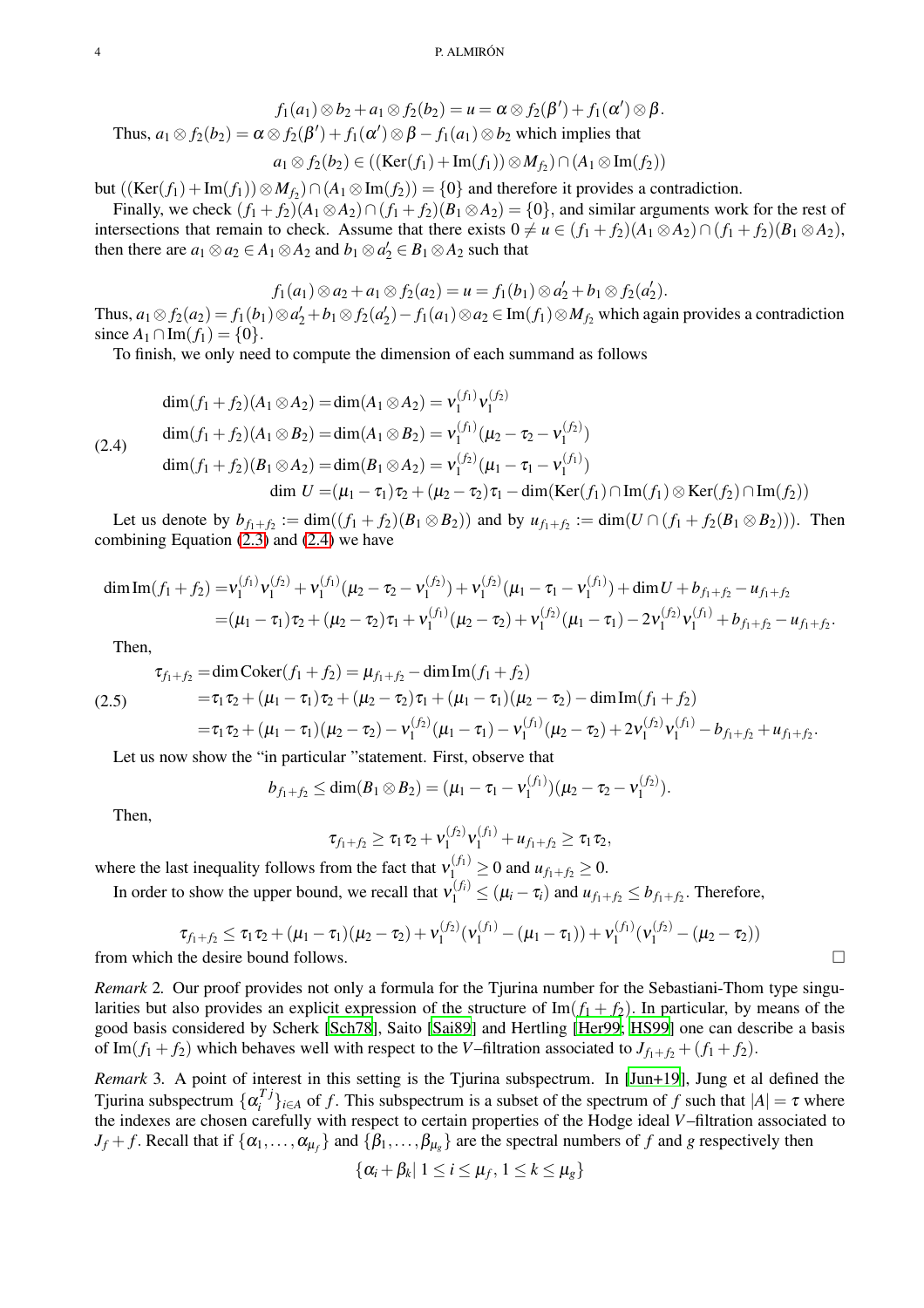are the spectral numbers of  $f + g$ . However, Theorem [1](#page-0-0) shows that the Tjurina subspectrum does not behave so well with respect to the Sebastiani-Thom property since otherwise  $\tau_{f+g}$  would be the product of  $\tau_f$  and <sup>τ</sup>*g*. Being obvious one of the implication, we wonder whether the Sebastiani-Thom property on the Tjurina subspectrum is equivalent to the fact that  $\tau_{f+g} = \tau_f \tau_g$ ; where by the Sebastiani-Thom property on the Tjurina subspectrum we means that if  $\{\alpha_i^T\}$  $\{a_i^{Tj}\}_{i \in A_f}$  and  $\{\beta_k^{Tj}\}$  $\{f_k^{I}f\}_{i \in A_g}$  are the Tjurina subspectrum of *f* and *g* respectively then

$$
\{\alpha_i^{Tj} + \beta_k^{Tj} | 1 \le i \le \tau_f, 1 \le k \le \tau_g\}
$$

is the Tjurina spectrum of  $f + g$ .

<span id="page-4-0"></span>A first consequence of Theorem [1](#page-0-0) is the following characterization of quasi-homogeneous singularities arising as the join of two functions.

**Corollary 1.** Let  $F = f + g \in \mathbb{C} \{x_0, \ldots, x_n; y_0, \ldots, y_m\}$  be a germ of isolated hypersurface singularity defined as *the join of*  $f(\mathbf{x}) \in \mathbb{C}\{\mathbf{x}\}\} = \mathbb{C}\{x_0,\ldots,x_n\}$  and  $g(\mathbf{y}) \in \mathbb{C}\{\mathbf{y}\}\} = \mathbb{C}\{y_0,\ldots,y_n\}$ . Then, the following are equivalent

- *(1) F is quasi-homogeneous,*
- *(2) f and g are quasi-homogeneous.*
- *(3)*  $\tau_F = \mu_f \mu_g$ .

*Proof.* (1) ⇒ (2), we assume *F* to be a quasi-homogeneous function. Let us suppose *f* being quasi-homogeneous and *g* not quasi-homogeneous. By Theorem [1](#page-0-0) and K. Saito's Theorem [\[Sai71](#page-8-6)] we have

$$
\tau_F = \tau_f \mu_g \leqq \mu_f \mu_g = \mu_F.
$$

Now assume *F* to be a quasi-homogeneous function and *f* and *g* not quasi-homogeneous. By Theorem [1](#page-0-0)

$$
\tau_F \leq \tau_f \tau_g + (\mu_f - \tau_f)(\mu_g - \tau_g) = \mu_f \mu_g + (\tau_f - \mu_f) \tau_g + (\tau_g - \mu_g) \tau_f \leq \mu_f \mu_g,
$$

where the last inequality is strict because by Saito's Theorem [\[Sai71](#page-8-6)]  $(\tau_f - \mu_f)\tau_g + (\tau_g - \mu_g)\tau_f \leq 0$ . Therefore, in both cases we have a contradiction since by Saito's Theorem  $\mu_F = \tau_F$ .

 $(2) \Rightarrow (3)$  is a direct consequence of Theorem [1](#page-0-0) ans Saito's Theorem [\[Sai71](#page-8-6)].

 $(3) \Leftrightarrow (1)$  follows from Saito's Theorem [\[Sai71](#page-8-6)].

It is also interesting the case where one of the singularities has  $e^{BS}(f) = 2$ , since in this case  $v_1 = \mu - \tau$ . A particular example of this situation is a join where one of the functions defines a plane curve singularity. In those cases, we have the following simplified expression of the Tjurina number.

<span id="page-4-2"></span>Corollary 2. Let  $f_1(\mathbf{x}) \in \mathbb{C}\{\mathbf{x}\} = \mathbb{C}\{x_0,\ldots,x_n\}$  and  $f_2(\mathbf{y}) \in \mathbb{C}\{\mathbf{y}\} = \mathbb{C}\{y_0,\ldots,y_n\}$  be germs of isolated hyper*surface singularities in separated variables. Assume that*  $e^{(BS)(f_1)} = 2$  or  $e^{(BS)(f_2)} = 2$ . Then,

$$
\tau_{f_1+f_2}=\tau_{f_1}\tau_{f_2}+v_1^{(f_1)}v_1^{(f_2)}.
$$

*Proof.* Assume that  $e^{(BS)(f_1)} = 2$ , and the case  $e^{(BS)(f_2)} = 2$  follows from similar arguments. Observe that if  $e^{(BS)(f_1)} = 2$  then  $v_1^{(f_1)} = \mu_{f_1} - \tau_{f_1}$ , which in particular implies  $B_1 = \text{Im}(f_1) \setminus (\text{Im}(f_1) \cap \text{Ker}(f_1)) = \{0\}$ . Thus, the claim follows from Theorem [1.](#page-0-0)

**Example 1.** Let us consider the isolated hypersurface singularity in  $\mathbb{C}\{x_1, x_2, x_3, x_4, x_5, x_6\}$  defined by

$$
f(x_1, x_2, x_3, x_4, x_5, x_6) = x_2^4 - x_1^5 + x_1^3 x_2^2 + x_4^4 - x_3^5 + x_3^3 x_4^2 + x_6^4 - x_5^5 + x_5^3 x_6^2,
$$

which is the join of three irreducible plane curve singularities of the form  $G(x, y) = y^4 - x^5 + x^3y^2$ .

We can compute the Milnor and Tjurina numbers of *G*,  $\mu(G) = 12$  and  $\tau(G) = 11$ . By Corollary [2,](#page-4-2) if we consider the hypersurface in  $\mathbb{C}\{x_1, x_2, x_3, x_4\}$  defined by  $H = G(x_1, x_2) + G(x_3, x_4)$ , we have that

$$
\tau(G(x_1,x_2)+G(x_3,x_4))=11^2+1=122.
$$

With the help of SINGULAR [\[Dec+21](#page-7-8)], we can compute  $v_1^{(H)} = 21$  $v_1^{(H)} = 21$  $v_1^{(H)} = 21$ . Therefore, by Corollary 2 we can compute

$$
\tau_f = \tau_H \tau_G + v_1^{(H)} v_1^{(G)} = 122 \cdot 11 + 21 \cdot 1 = 1363.
$$

<span id="page-4-1"></span>To finish, we can provide a characterization of Sebastiani-Thom type singularities with  $\mu - \tau \leq 2$ .

**Corollary 3.** Let  $f_1(\mathbf{x}) \in \mathbb{C}\{\mathbf{x}\} = \mathbb{C}\{x_0, \ldots, x_n\}$  and  $f_2(\mathbf{y}) \in \mathbb{C}\{\mathbf{y}\} = \mathbb{C}\{y_0, \ldots, y_n\}$  be germs of isolated hyper*surface singularities in separated variables. Then,*

 $\Box$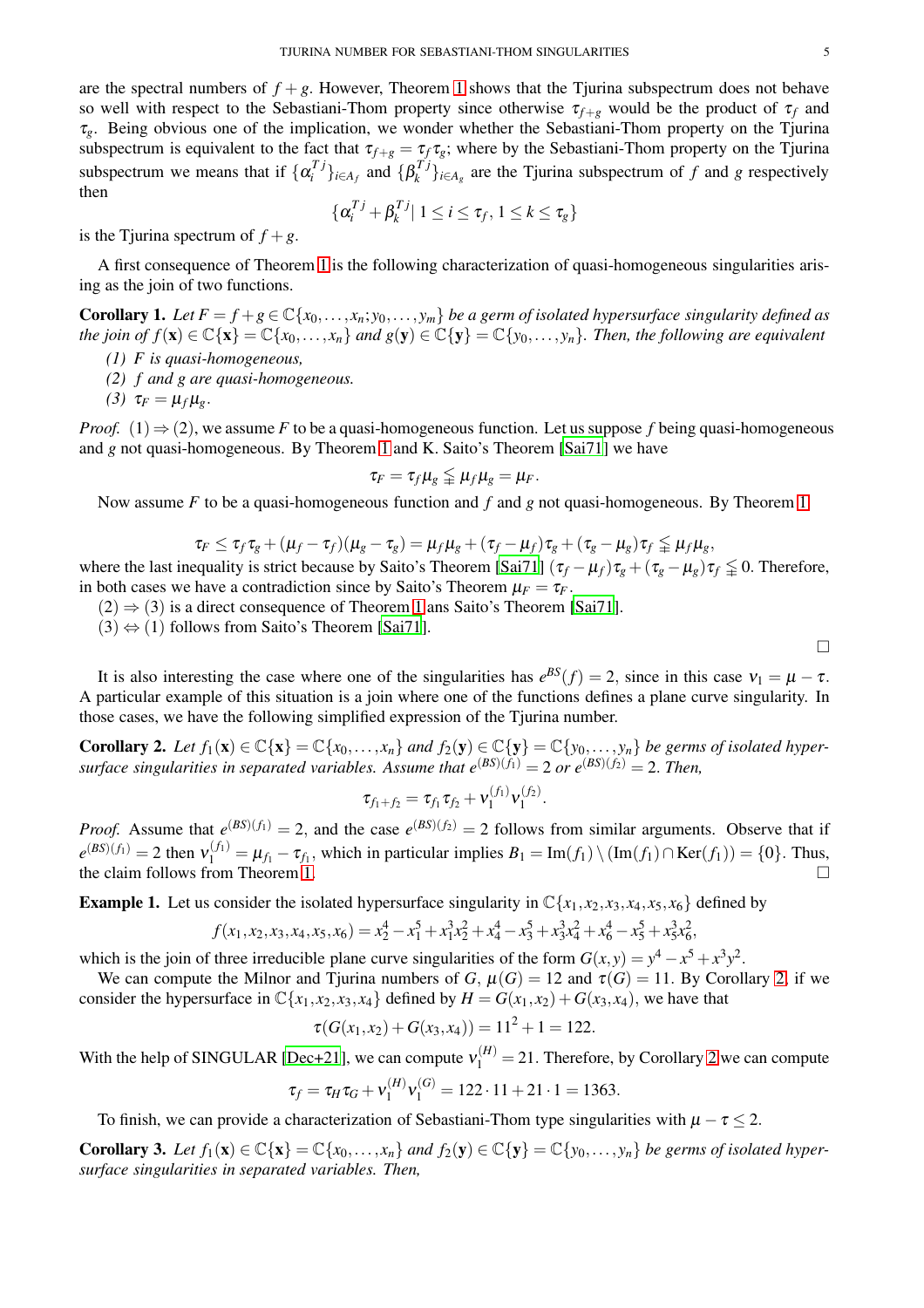#### 6 P. ALMIRÓN

(1)  $\tau_{f_1+f_2} = \mu_{f_1+f_2} - 1$  if and only if  $\mu_{f_1} = \tau_{f_1} = 1$  and  $\mu_{f_2} - 1 = \tau_{f_2}$  or  $\mu_{f_2} = \tau_{f_2} = 1$  and  $\mu_{f_1} - 1 = \tau_{f_1}$ . *(2)*  $\tau_{f_1+f_2} = \mu_{f_1+f_2} - 2$  *if and only if*  $f_1, f_2$  *are in one of the following cases:* 

*(a)*  $\mu_{f_1} = \tau_{f_1} = 1$  *and*  $\mu_{f_2} - 2 = \tau_{f_2}$ . *(b)*  $\mu_{f_2} = \tau_{f_2} = 1$  *and*  $\mu_{f_1} - 2 = \tau_{f_1}$ .

- *(c)*  $\mu_{f_1} = \mu_{f_2} = 2$  *and*  $\tau_{f_1} = \tau_{f_2} = 1$ .
- *(d)*  $\mu_{f_1} = \tau_{f_1} = 2$  *and*  $\mu_{f_2} 1 = \tau_{f_2}$ .
- *(e)*  $\mu_{f_2} = \tau_{f_2} = 2$  *and*  $\mu_{f_1} 1 = \tau_{f_1}$ .

*Proof.* Let us start with (1). By Theorem [1,](#page-0-0) we have the following inequality

$$
\tau_{f_1}\tau_{f_2}+(\mu_{f_1}-\tau_{f_2})(\mu_{f_2}-\tau_{f_2})\geq \mu_{f_1+f_2}-1=\mu_{f_1}\mu_{f_2}-1.
$$

Therefore, we have

$$
0 \geq \tau_{f_1}(\tau_{f_2} - \mu_{f_2}) + \tau_{f_2}(\tau_{f_1} - \mu_{f_1}) \geq -1.
$$

Since  $\tau_{f_i}(\tau_{f_i} - \mu_{f_i})$  are integers numbers, then the inequality is satisfied if at least one of the  $f_i$  is a quasihomogeneous singularity. Observe that by Corollary [1](#page-4-0) both cannot be quasi-homogeneous since we are assuming  $\tau_{f_1+f_2} \neq \mu_{f_1+f_2}$ . Also, at least one of the  $f_i$  must be quasi-homogeneous since otherwise  $\tau_{f_1}(\tau_{f_2}-\mu_{f_2})$  +  $\tau_{f_2}(\tau_{f_1} - \mu_{f_1}) \leq -2$ . Let us assume  $f_1$  is quasi-homogeneous, the case  $f_2$  will follow *mutatis mutandis*. In that case, since  $\mu_{f_2} \neq \tau_{f_2}$  we have

$$
\tau_{f_1}(\tau_{f_2}-\mu_{f_2})=-1
$$

which implies  $\tau_{f_1} = 1 = \tau_{f_2} - \mu_{f_2}$ . The converse implication is obviously trivial.

Let us move to the case (2). As before, by Theorem [1,](#page-0-0) we have the following inequality

$$
0 \geq \tau_{f_1}(\tau_{f_2} - \mu_{f_2}) + \tau_{f_2}(\tau_{f_1} - \mu_{f_1}) \geq -2.
$$

As in the proof of part (1) we have the following subcases:  $\tau_{f_1}(\tau_{f_2} - \mu_{f_2}) = -2$  and  $\tau_{f_1} = \mu_{f_1}, \tau_{f_2}(\tau_{f_1} - \mu_{f_1}) = -2$ and  $\tau_{f_2} = \mu_{f_2}, \tau_{f_2}(\tau_{f_1} - \mu_{f_1}) = \tau_{f_1}(\tau_{f_2} - \mu_{f_2}) = -1$ . The claim now easily follows from the casuistic of each subcase.  $\square$ 

### 3. THE QUOTIENT OF MILNOR AND TJURINA NUMBERS

<span id="page-5-1"></span>In 2017, Liu [\[Liu18](#page-7-9)] showed that for any isolated hypersurface singularity defined by  $f: \mathbb{C}^{n+1} \to \mathbb{C}$  one has  $\mu/\tau \leq n+1$ . However, following his proof we are going to show that we can actually be more precise about this upper bound. Recall that the Briançon-Skoda exponent of  $f$  is defined by

$$
e^{BS}(f) := \min\{k \in \mathbb{N} \mid f^k \in (\partial f/\partial x_0, \dots, \partial f/\partial x_n)\}.
$$

According to the Briançon-Skoda Theorem [\[SB74\]](#page-8-7), we know that  $e^{BS}(f) \leq n+1$ . However, one can slightly improve that bound by using the spectrum of f. Recall that the spectrum is a discrete invariant formed by  $\mu$ rational *spectral numbers* (see [\[Kul98,](#page-7-10) II.8.1])

$$
\alpha_1,\ldots,\alpha_\mu\in\mathbb{Q}\cap(0,n+1).
$$

They are certain logarithms of the eigenvalues of the monodromy on the middle cohomology of the Milnor fibre which correspond to the equivariant Hodge numbers of Steenbrink's mixed Hodge structure. From this set of invariants Varchenko [\[Var81,](#page-8-3) Theorem 1.3] proved the following result.

<span id="page-5-2"></span>**Theorem 4.** Let  $f \in \mathbb{C}\{x_0, \ldots, x_n\}$  be a germ of holmorphic function defining an isolated hypersurface singu*larity. Let* <sup>α</sup>*min be the minimal spectral number, then*

$$
e^{BS}(f) \leq \lfloor n+1-2\alpha_{\min}\rfloor + 1
$$

*Remark* 5*.* Our definition of spectral numbers follows K. Saito and M. Saito's definition [\[Sai83a](#page-8-2); [Sai83b](#page-8-8)] in contrast with Steenbrink and Varchenko's definition [\[Ste77](#page-8-9); [Var81](#page-8-3)]. This means that  $\alpha'$  is a spectral number with Steenbrink and Varchenko's definition if and only if  $\alpha' + 1$  is a spectral number with Saito's definition.

<span id="page-5-0"></span>Therefore, Varchenko's Theorem [4](#page-5-2) allows to slightly improve the general upper bound provided by Liu in [\[Liu18](#page-7-9)].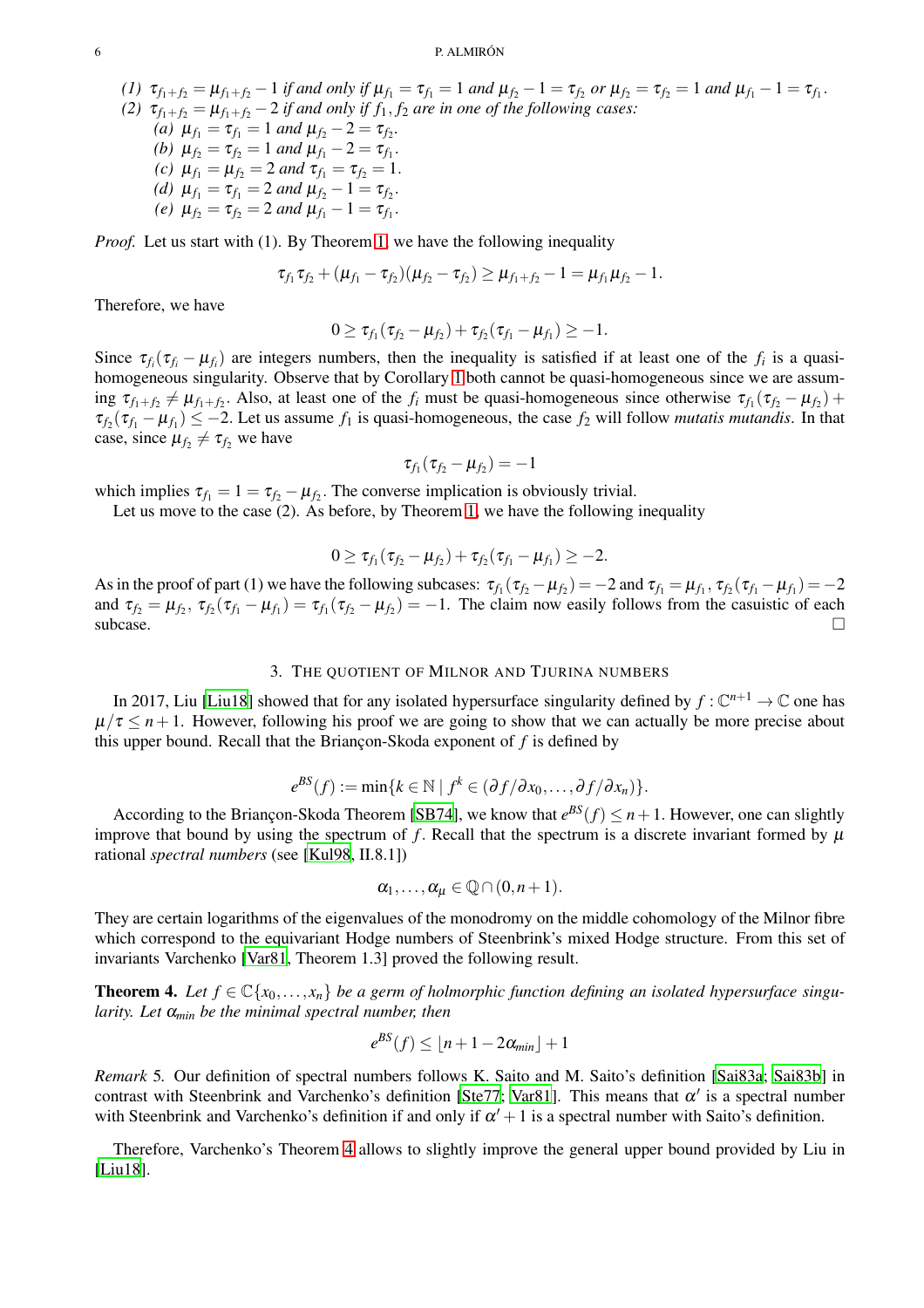**Proposition 1.** Let f be a holomorphic function in  $\mathbb{C}\{x_0,\ldots,x_n\}$ . Let  $\alpha_{min}$  be the minimal spectral number of *f . Then,*

$$
\frac{\mu}{\tau} < e^{BS}(f).
$$

*In particular,*  $\mu/\tau < |n+1-2\alpha_{min}|+1$ .

*Proof.* If we denote by  $(f^i)$  the ideal of  $M_f$  generated by  $(f^i)$ , those ideals define a decreasing filtration

$$
(0)=(f^{e^{BS}(f)})\subset\cdots\subset(f^2)\subset(f)\subset M_f.
$$

Then, one can consider the following long exact sequence:

$$
0 \to \text{Ker}(f) \cap (f^i) \to (f^i) \xrightarrow{f} (f^i) \to (f^i) / (f^{i+1}) \to 0
$$

where the middle map is the multiplication by  $f$ . Then,

$$
\dim_{\mathbb{C}}\left\{\frac{(f^i)}{(f^{i+1})}\right\} = \dim_{\mathbb{C}} \text{Ker}(f) \cap (f^i) \leq \tau.
$$

Therefore,

$$
\mu = \dim_{\mathbb{C}} M_f = \dim_{\mathbb{C}} T_f + \sum_{i=1}^{e^{BS}(f)-1} \dim_{\mathbb{C}} \left\{ \frac{(f^i)M_f}{(f^{i+1})M_f} \right\} \leq e^{BS}(f)\tau.
$$

Applying Varchenko's Theorem [4](#page-5-2) we obtain  $\mu/\tau < |n+1-2\alpha_{min}|+1$ .

*Remark* 6*.* Since  $\alpha_{min} > 0$  then  $n + 1 - 2\alpha_{min} < n + 1$  from which we have  $|n + 1 - 2\alpha_{min}| \leq n$ . Therefore, in the worst case we have Liu's result. In the case where  $\alpha_{min} > 1/2$ , as for example rational singularities, then *|n*+1−2α<sub>*min</sub>* | ≤ *n*−1 and we obtain a strictly better upper bound than the one coming from Briançon-Skoda</sub> Theorem.

After Proposition [1,](#page-5-0) one can then estimate the *b*/*a* of Problem [1.](#page-1-1) Unfortunately, it is easy to check that the bound provided by Proposition [1](#page-5-0) is not sharp. In [\[Alm19\]](#page-7-2), we showed that for any plane curve singularity  $\mu/\tau$  < 4/3 and moreover it is asymptotically sharp. This result provided a full answer to a question posed by Dimca and Greuel in [\[DG18](#page-7-3)]. The techniques used to prove that bound were based on the theory of surface singularities. More concretely, we showed the relation of Problem [1](#page-1-1) with the long standing Durfee's conjecture [\[Dur78](#page-7-11)] and its generalization [\[Sai83a\]](#page-8-2), which claims that if  $f \in \mathbb{C}\{x_0,\ldots,x_n\}$  defines an isolated hypersurface singularity then  $(n+1)!p_g < \mu$ , where  $p_g$  is the geometric genus. With the help of Durfee's conjecture we were also able to show an asymptotically sharp upper bound in the case of surface singularities in  $\mathbb{C}^3$ . Those results are collected in the following

<span id="page-6-1"></span>Proposition 2. *[\[Alm19](#page-7-2), Thm. 6 and Prop. 3]*

- *(1) If f*(*x*,*y*) *is a plane curve then*  $\mu/\tau < 4/3$ .
- *(2) If f(x,y,z) is a surface singularity satisfying Durfee's conjecture then*  $\mu/\tau < 3/2$ .

<span id="page-6-0"></span>Therefore, the combination of Theorem [1](#page-0-0) and Proposition [2](#page-6-1) allow us to generalize our previous results to the following Sebastiani-Thom type singularities.

**Proposition 3.** Let  $g(z_0, \ldots, z_n)$  be a quasi-homogeneous function. Then,

*(1) If f*(*x*,*y*) *is an isolated plane curve singularity, then*

$$
\frac{\mu_{f+g}}{\tau_{f+g}} < \frac{4}{3}.
$$

(2) If  $f(x_1, x_2, x_3)$  *is an isolated surface singularity in*  $\mathbb{C}^3$  *satisfying Durfee's conjecture, then* 

$$
\frac{\mu_{f+g}}{\tau_{f+g}} < \frac{3}{2}.
$$

*Proof.* Since *g* is quasi-homogeneous then  $\tau_g = \mu_g$  and  $\tau_{f+g} = \tau_f \mu_g$ . Then in both cases we have  $\mu_{f+g}/\tau_{f+g} =$  $\mu_f/\tau_f$ . Therefore, the claim follows from Proposition [2.](#page-6-1)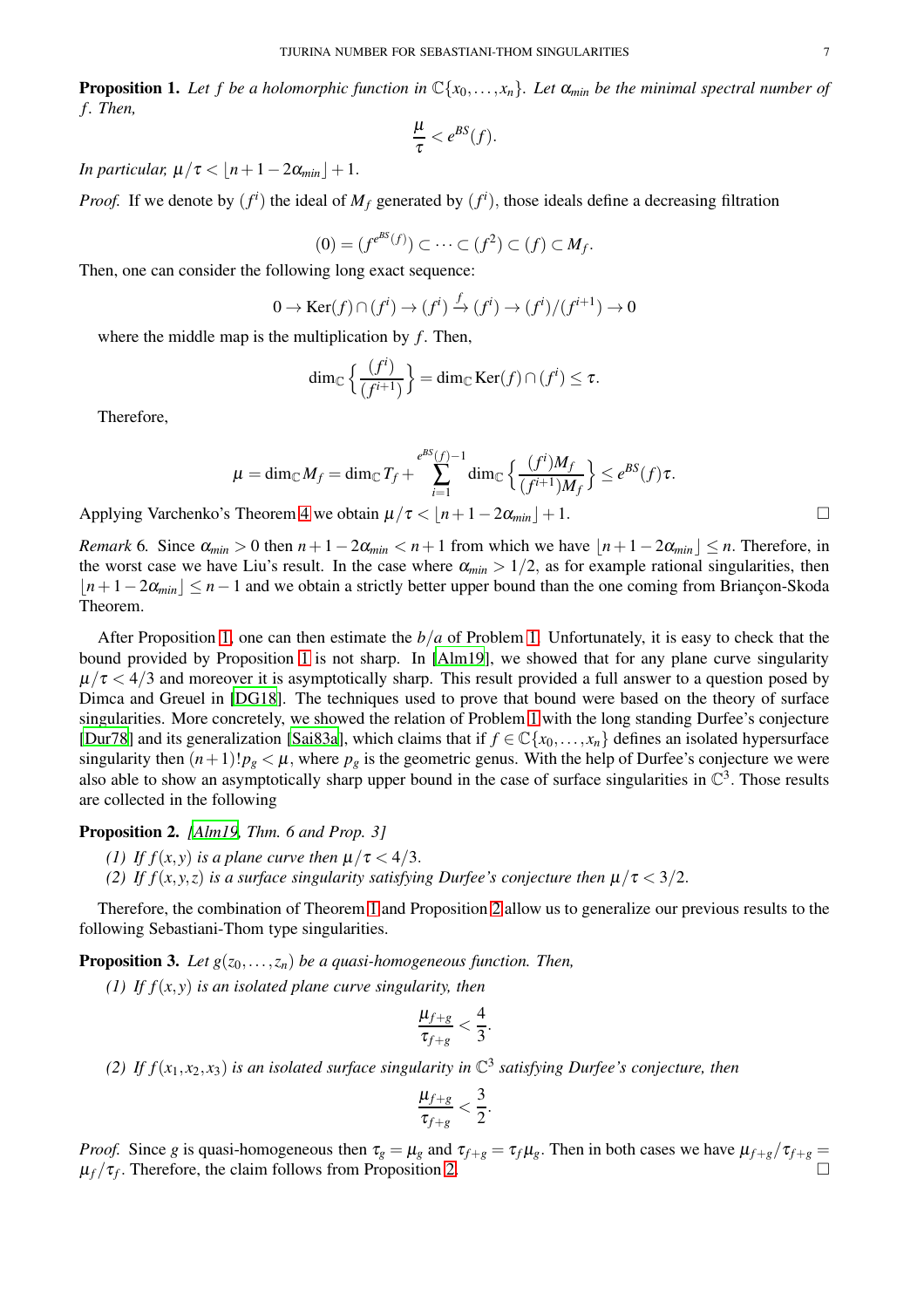Moreover, it is easy to find families for which the bounds of Proposition [3](#page-6-0) are asymptotically sharp. In the case of plane curve singularities, consider  $f(x, y) = y^n - x^{n+1} + g(x, y)$  with  $\deg_w(f) < \deg_w(g)$  with respect to the weights  $w = (n, n+1)$ . Moreover, choose *g* such that  $\tau_f = \tau_{min}$ , i.e. the Tjurina number of *f* is minimal over all possible Tjurina numbers in a  $\mu$ -constant deformation of  $y^n - x^{n+1}$ . Then [\[Alb+21](#page-7-12)],

$$
\tau_{min} = \frac{3n^2}{4} - 1
$$
 if *n* is even,  $\tau_{min} = \frac{3}{4}(n^2 - 1)$  if *n* is odd.

Therefore the join of *f* with any quasi-homogeneous function *h* in separated variables gives

$$
\lim_{n\to\infty}\mu_{f+h}/\tau_{f+h}=4/3.
$$

In [\[Alm19,](#page-7-2) Example 3], we showed a family of surface singularities in  $\mathbb{C}^3$  with  $\mu/\tau \to 3/2$ . Using that example, the same reasoning as before allows to construct an example where the bound of Proposition [3](#page-6-0) (2) is asymptotically sharp.

<span id="page-7-4"></span>To finish, the following Proposition also follows from a direct application of Theorem [1](#page-0-0) and Proposition [2.](#page-6-1)

**Proposition 4.** Let  $f(x_1, x_2, x_3)$  be an isolated surface singularity in  $\mathbb{C}^3$  satisfying Durfee's conjecture and *g*(*z*1,*z*2) *be a plane curve singularity. Then*

$$
\frac{\mu_{f+g}}{\tau_{f+g}} < 2.
$$

*Proof.* By Theorem [1](#page-0-0) we have  $\tau_{f+g} \geq \tau_f \tau_g$ . Then,  $\mu_{f+g}/\tau_{f+g} \leq (\mu_f \mu_g)/(\tau_f \tau_g) < 2$  where the last inequality follows by Proposition [2.](#page-6-1)

In the case of Proposition [4,](#page-7-4) since *g* is a plane curve singularity Corollary [2](#page-4-2) shows that in fact we have

$$
\frac{\mu_{f+g}}{\tau_{f+g}} = \frac{\mu_f \mu_g}{\tau_f \tau_g + \mathsf{v}_1^{(f)}(\mu_g - \tau_g)}.
$$

In order to find a family where the bound of Proposition [4](#page-7-4) is asymptotically sharp one should deal with the uncomfortable term  $v_1^{(f)}$  $1^{(1)} (\mu_g - \tau_g)$ . Moreover, it is reasonable to think that the bound of Proposition [4](#page-7-4) should not be asymptotically sharp.

## **REFERENCES**

- <span id="page-7-12"></span>[Alb+21] Maria Alberich-Carramiñana et al. "The minimal Tjurina number of irreducible germs of plane curve singularities". In: *Indiana Univ. Math. J.* 70.4 (2021), pp. 1211–1220.
- <span id="page-7-2"></span>[Alm19] Patricio Almirón. *On the quotient of Milnor and Tjurina numbers for two-dimensional isolated hypersurface singularities*. 2019. To appear in Mathematische Nachrichten, arXiv: <math/1910.12843>.
- <span id="page-7-8"></span>[Dec+21] Wolfram Decker et al. SINGULAR *4-2-1 — A computer algebra system for polynomial computations*. <http://www.singular.uni-kl.de>. 2021.
- <span id="page-7-3"></span>[DG18] Alexandru Dimca and Gert-Martin Greuel. "On 1-forms on isolated complete intersection curve singularities". In: *J. Singul.* 18 (2018), pp. 114–118.
- <span id="page-7-11"></span>[Dur78] Alan H. Durfee. "The signature of smoothings of complex surface singularities". In: *Math. Ann.* 232.1 (1978), pp. 85–98.
- <span id="page-7-5"></span>[Her99] Claus Hertling. "Classifying spaces for polarized mixed Hodge structures and for Brieskorn lattices". In: *Compositio Math.* 116.1 (1999), pp. 1–37.
- <span id="page-7-6"></span>[HS99] Claus Hertling and Colin Stahlke. "Bernstein polynomial and Tjurina number". In: *Geom. Dedicata* 75.2 (1999), pp. 137–176.
- <span id="page-7-10"></span><span id="page-7-7"></span>[Jun+19] Seung-Jo Jung et al. *Hodge ideals and spectrum of isolated hypersurface singularities*. 2019.
- [Kul98] Valentine S. Kulikov. *Mixed Hodge structures and singularities*. Vol. 132. Cambridge Tracts in Mathematics. Cambridge University Press, Cambridge, 1998, pp. xxii+186.
- <span id="page-7-9"></span>[Liu18] Yongqiang Liu. "Milnor and Tjurina numbers for a hypersurface germ with isolated singularity". In: *C. R. Math. Acad. Sci. Paris* 356.9 (2018), pp. 963–966.
- <span id="page-7-1"></span>[MSS20] Laurentiu Maxim, Morihiko Saito, and Jörg Schürmann. "Thom-Sebastiani theorems for filtered D-modules and for multiplier ideals". In: *Int. Math. Res. Not. IMRN* 1 (2020), pp. 91–111.
- <span id="page-7-0"></span>[Mus02] Mircea Mustatǎ. "The multiplier ideals of a sum of ideals". In: *Trans. Amer. Math. Soc.* 354.1 (2002), pp. 205–217.